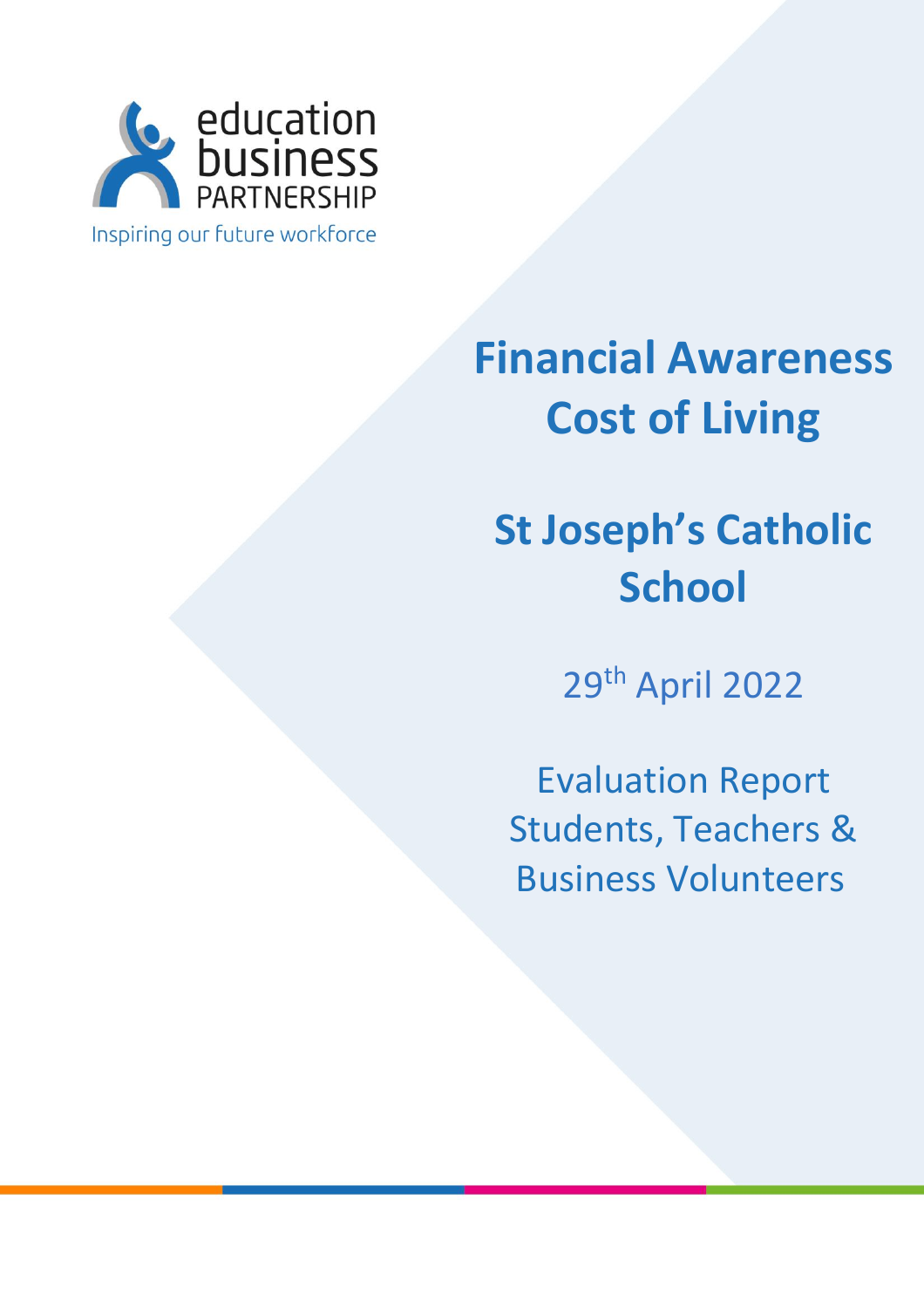## Event summary

Year 11 students from St. Joseph's Catholic School participated in our Financial Awareness: Cost of Living workshop, understanding:

- How much it costs to keep them fed and watered, clothed and entertained
- How much income is needed to cover these costs
- Whether they will be able to afford the lifestyle they want!

The workshop is designed to help the students understand how much it will cost them to live once they start work. The students were supported during the workshop by two business volunteers from Metro Bank who gave their experience and expertise to help improve the student's skills and knowledge.

## Summary of impact of event

This workshop gave students a great insight and hands-on experience about the importance of budgeting, financial planning and the general cost of living.

We had two business volunteers which worked extremely well as they were able to give them advice from different perspectives and provide scenarios that students could more greatly relate to.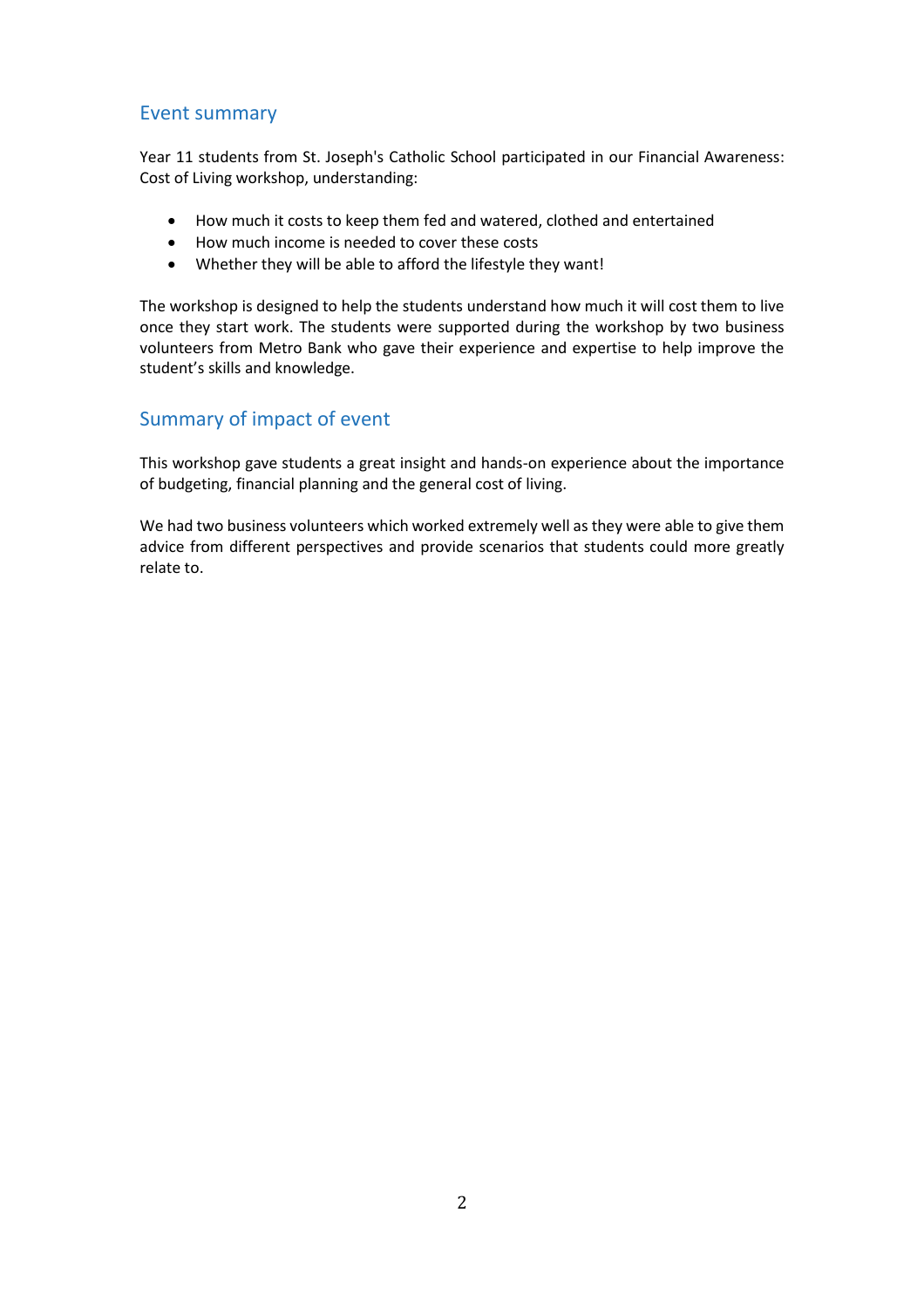## Student evaluation (54 responses)

#### **Knowledge levels**

(1= not at all/low, 10 = completely/high)



#### **Highlights**

- 75% of students increased their understanding of the different average incomes available when you leave school after taking part in the workshop
- 77% of students increased their understanding of the difference between gross and net pay after participating in the workshop
- 74% of students increased their understanding of true living costs after completing the workshop

#### **Did you find the workshop valuable?**

76% of students said 'yes'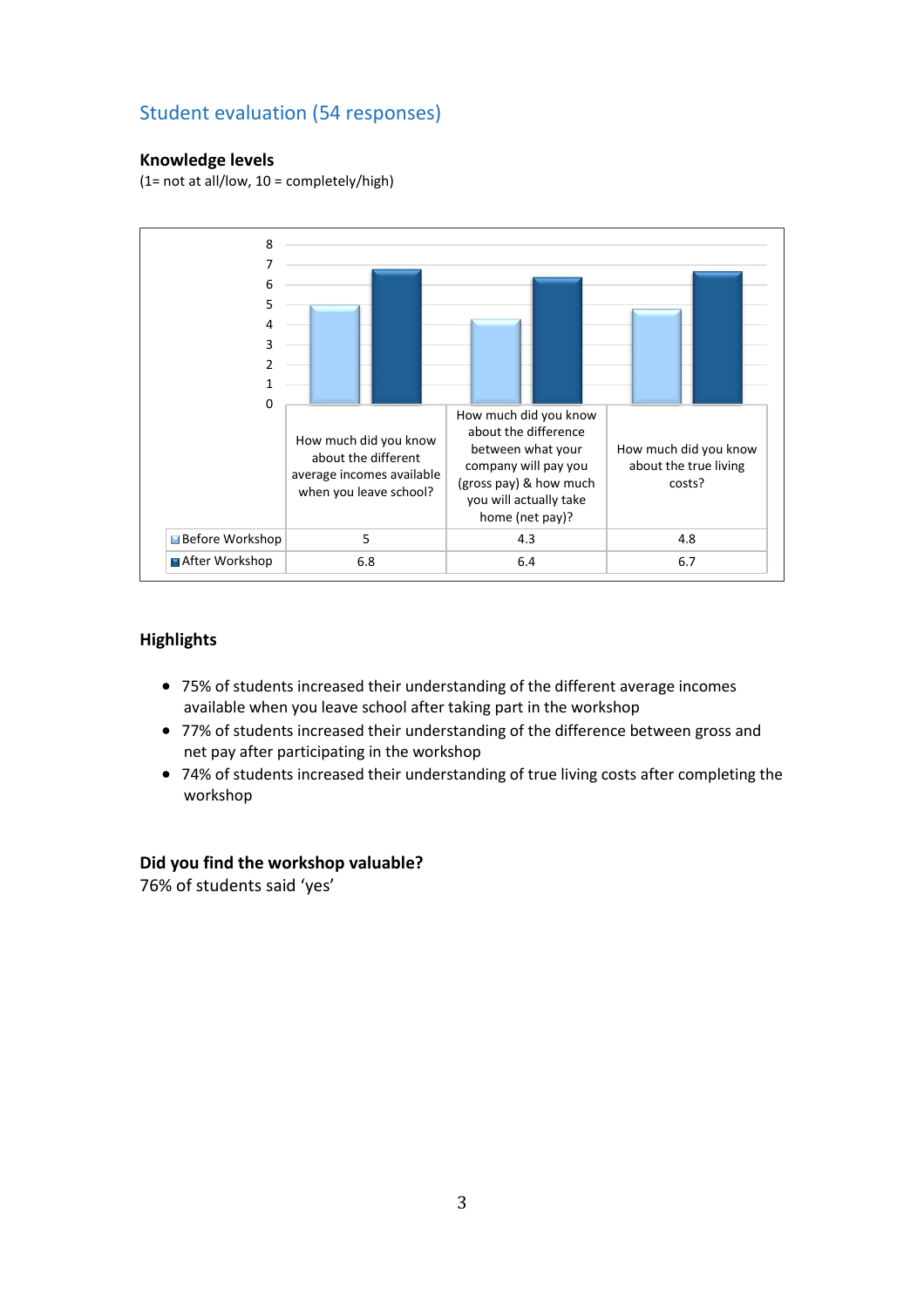

#### **What have you learnt from this workshop that will help with your future?**

#### **What cost surprised you the most?**

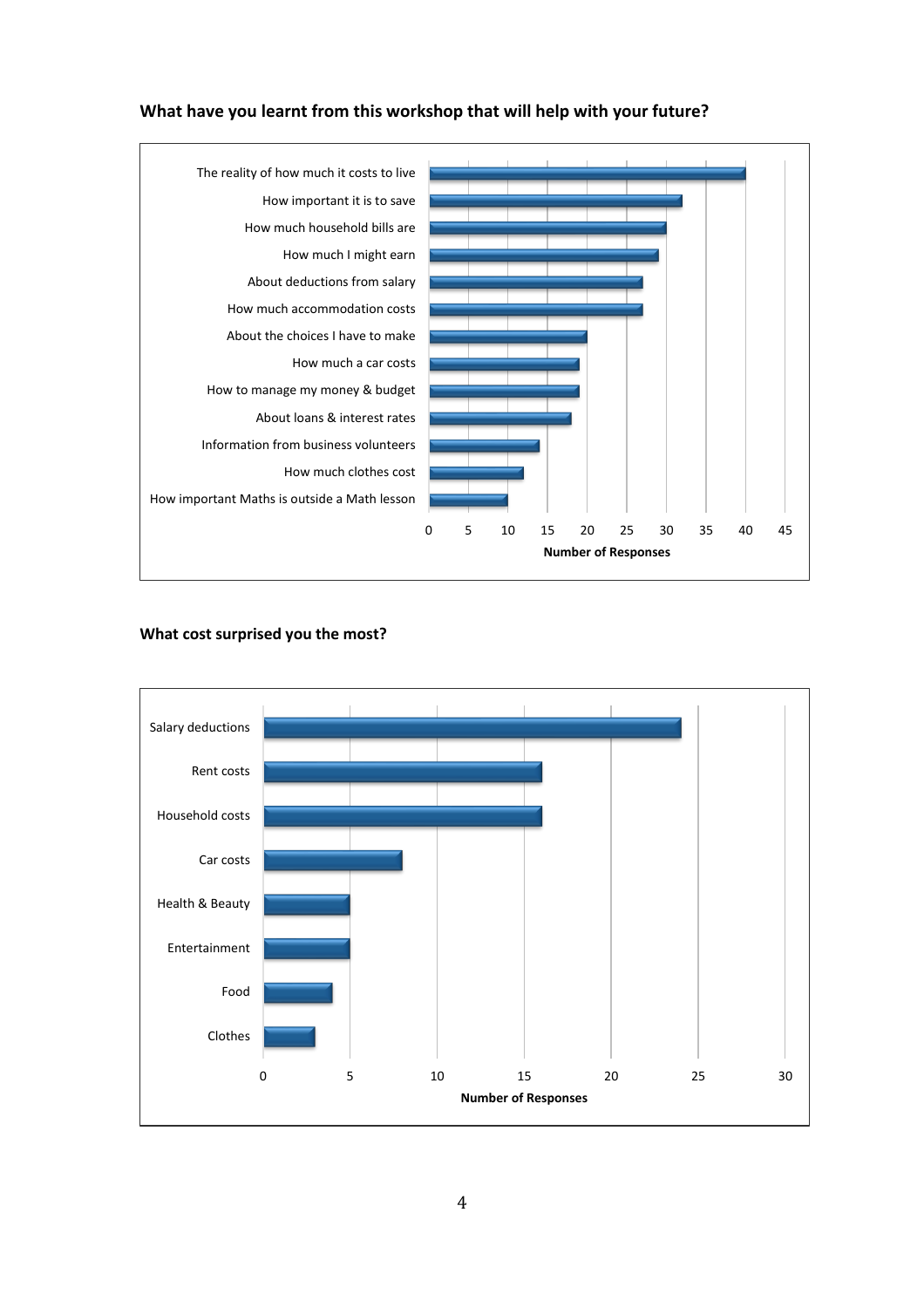#### **What did you enjoy the most?**



#### **If you had to sum up your experience in a sentence, what would it be?**

- The workshop was useful as it taught us about useful information that will be essential going into the future helping to give a taster for what is to come in something that I didn't know much about
- It was significantly useful
- Interesting
- Amazing!
- Very useful
- The experience was a great way to learn more about how life will be after education
- The workshop shone light on the cost of living
- It was helpful to understand how expensive everything is
- Everything is more expensive than expected
- Educating on how your disposable income will be much lower than your salary
- Made me realise how expensive it is to live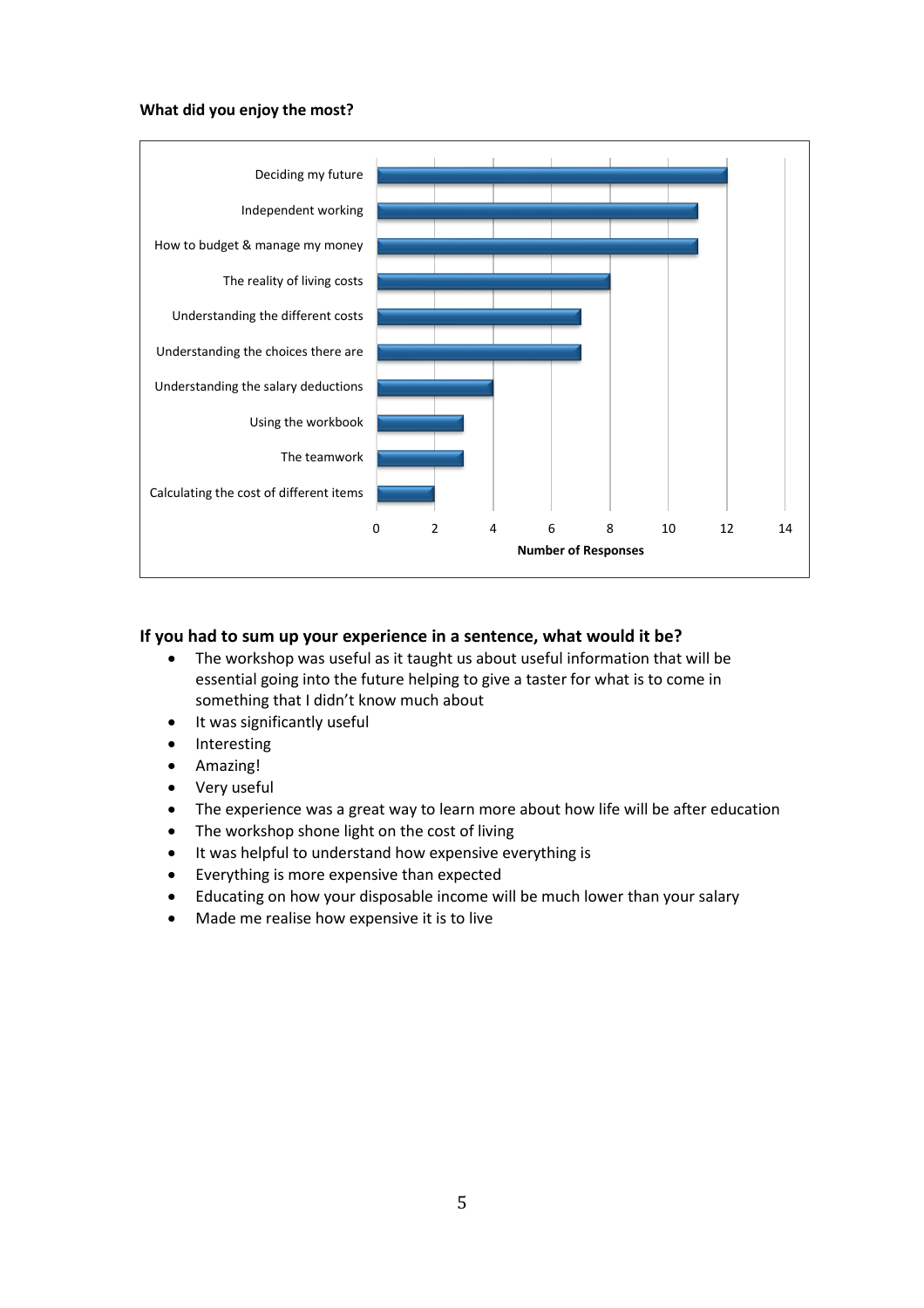## Teacher evaluation (2 responses)

## **How much do you think students benefited from this event?**

Average score 7/10

#### **How good did you think the organisations were that attended?**  Average score 8.5/10

## **How good was the information given to you for this event?**

Average score 7.5/10

#### **What was the students' biggest learning point?**

- Learning the actual cost of things that they will have to pay for in the future. How expensive 'real life' is!
- The cost of living. What it costs to run a household on a limited budget

#### **Would you like to take part in this event again?**

100% of teachers said "yes"

#### **Comments**

- Both guests who gave examples about their budgeting were great, but I felt that one would have been enough as the Q & A went on for a little too long resulting in not enough time to finish the practical
- Would be great to run as a morning/afternoon session, to help complete and understand/discuss issues
- A useful insight for students on how expensive 'real life' is
- Very good eye opener for the students that have little or no understanding of the cost of living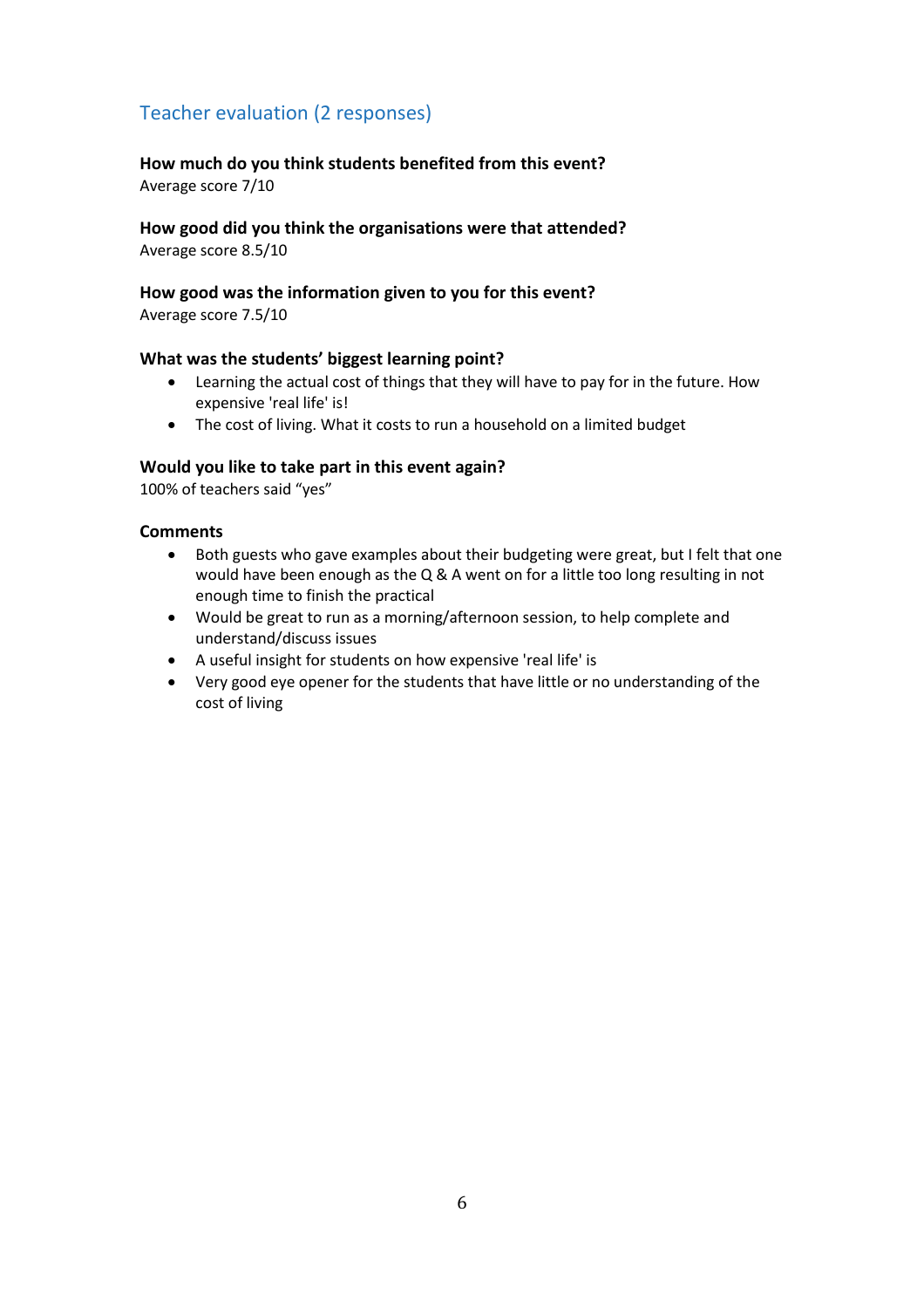## Business evaluation (2 responses)

## **How much do you think students benefited from this event?**

Average score 10/10

## **How would you rate the structure of the day?**

Average score 9.5/10

#### **What benefit did you get out of helping today?**



#### **What was the students' biggest learning point?**

- One thing the students can learn from and take away from the workshop was having the awareness of what it is like to actually have to manage their own money once they start earning. The topics discussed such as bills, budgeting, and lifestyle choices were very practical, useful and timely.
- How much everything costs!

#### **Would you like to take part in this event again?**

100% of business volunteers said "yes"

#### **Comments**

- It was great to take part in an interactive course, something I had not done on this platform before! I would like to get involved with more things like this.
- I feel honoured and privileged to have been invited to take part in the event. It has given me an opportunity to give an insight into what it is like in the real world to the younger generation. Hopefully, the students were able to learn something from the money-managing tips I have shared with them. I look forward to participating in similar workshops in the future.
- A fun and interactive way to teach the next generation how to budget and get the things they want out of life